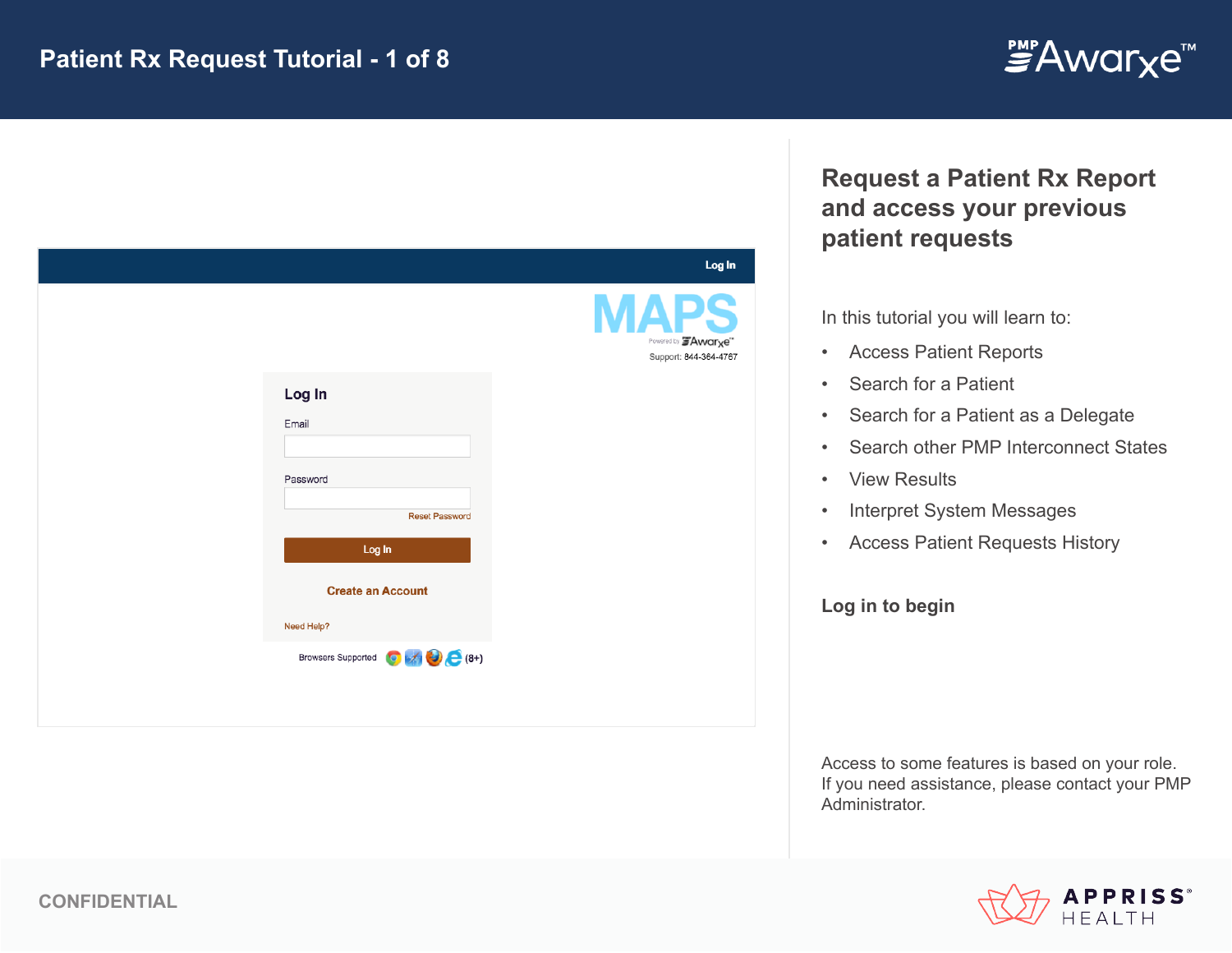

| <b>Menu</b>                                                          |                                                          | John Doe -                                                                                                   |
|----------------------------------------------------------------------|----------------------------------------------------------|--------------------------------------------------------------------------------------------------------------|
| RxSearch > Patient Request                                           |                                                          | Powered by "Awarxe"<br>Support: 844-364-4767                                                                 |
| <b>Patient Request</b><br><b>Patient Info</b>                        |                                                          | 2 Patient Rx Request Tutorial<br>Can't view the file? Get Adobe Acrobat Reader<br>* Indicates Required Field |
| First Name*                                                          | Last Name*                                               |                                                                                                              |
| <b>Partial Spelling</b><br>$\Box$                                    | Partial Spelling<br>$\Box$                               |                                                                                                              |
| Date of Birth*<br>MM/DD/YYYY                                         |                                                          |                                                                                                              |
| <b>Prescription Fill Dates</b><br>No earlier than 3 years from today |                                                          |                                                                                                              |
| From*                                                                | To*                                                      |                                                                                                              |
| 11/30/2015                                                           | 11/30/2017                                               |                                                                                                              |
| <b>Patient Location</b>                                              |                                                          |                                                                                                              |
|                                                                      | Search accuracy can be improved by including the address |                                                                                                              |
|                                                                      | Zip Code<br>State/Province                               |                                                                                                              |
| City                                                                 | $\div$<br>Select State                                   |                                                                                                              |

### **Access Patient Requests**

To request a patient's prescription history, navigate to the **Patient Request** page in the **RxSearch** section of the navigation menu.

## **Search for a Patient**

To make a request for patient prescription history, search for the patient.

- Required fields are indicated by red asterisks \*.
- At a minimum, First Name, List Name, Date of Birth, and Prescription Fill Dates are required.
- A search can be improved by including other information like ZIP Code.
- Prescription fill dates default to a twoyear search range from the current date. These dates can be adjusted to any date range that is no earlier than 2 years.

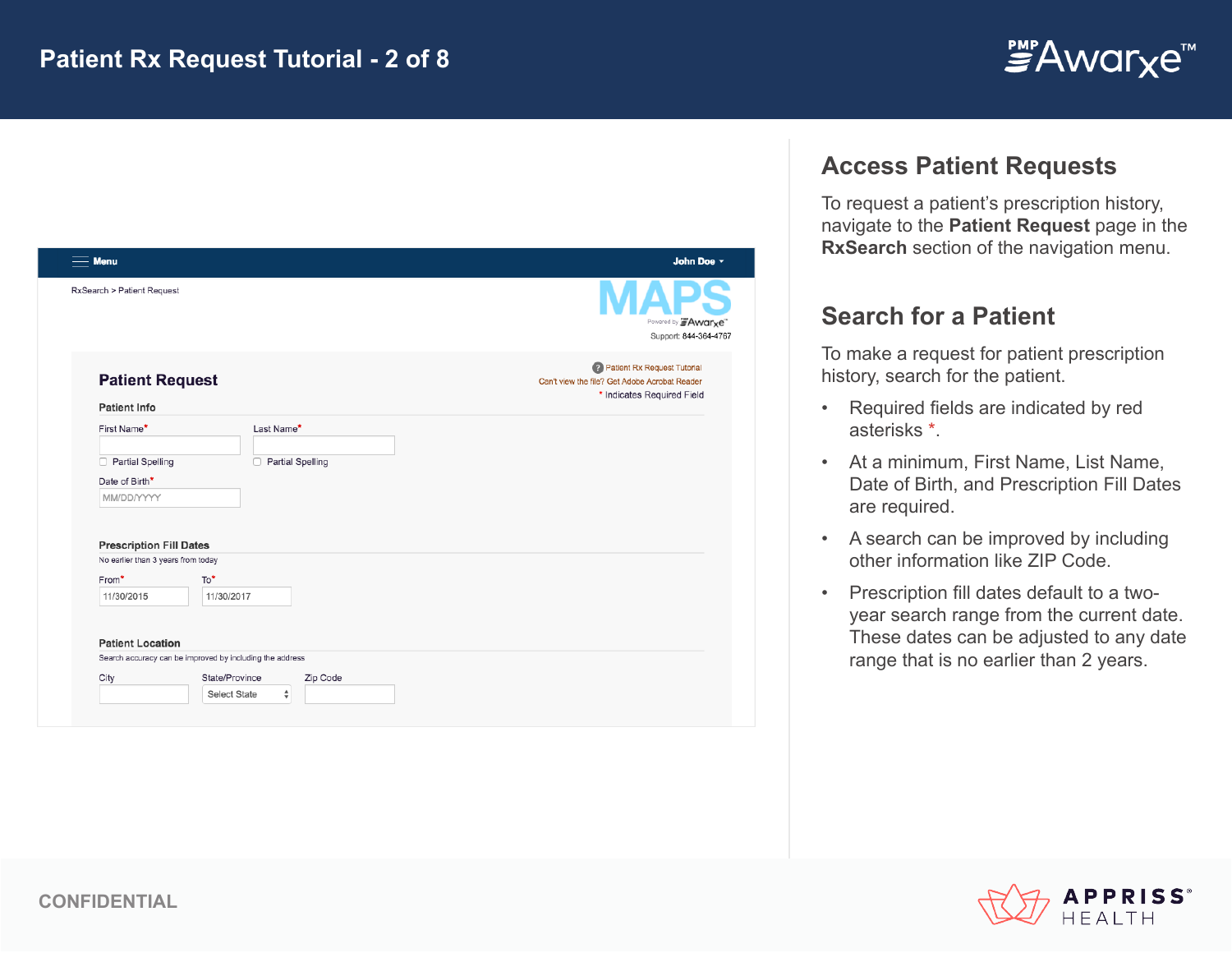

| Menu                               |            | John Doe -                                                                     |
|------------------------------------|------------|--------------------------------------------------------------------------------|
| RxSearch > Patient Request         |            | Powered by FAwarxe"<br>Support: 844-364-4767                                   |
| <b>Patient Request</b>             |            | 2 Patient Rx Request Tutorial<br>Can't view the file? Get Adobe Acrobat Reader |
| Supervisor*                        |            | * Indicates Required Field                                                     |
| Select Supervisor                  | ÷          |                                                                                |
| <b>Patient Info</b>                |            |                                                                                |
| First Name*                        | Last Name* |                                                                                |
| Date of Birth*                     |            |                                                                                |
| MM/DD/YYYY                         |            |                                                                                |
| Phone Number                       |            |                                                                                |
|                                    |            |                                                                                |
| <b>Prescription Fill Dates</b>     |            |                                                                                |
| No earlier than 3 years from today |            |                                                                                |
| To*<br>From*                       |            |                                                                                |
| 11/30/2016                         | 11/30/2017 |                                                                                |
|                                    |            |                                                                                |
|                                    |            |                                                                                |

## **Search for a Patient as a Delegate**

If you are a delegate, you must select the supervisor for whom you make the request.

The supervisor selection field is required and prohibits you from going further until you choose a supervisor.

#### **How to Add/Remove a Supervisor**

You can request modifications to this supervisor list from the **My Profile** page found under **User Profile** section in the navigation.

You can remove or add a supervisor. NOTE: You are not the supervisor's official delegate until the supervisor approves you from their account.

#### **How a Supervisor Approves Delegates**

If you are a supervisor, you can manage your delegates from the **Delegate Management**  page found under the **User Profile** section in the navigation. Delegate requests can be approved or rejected from this list.

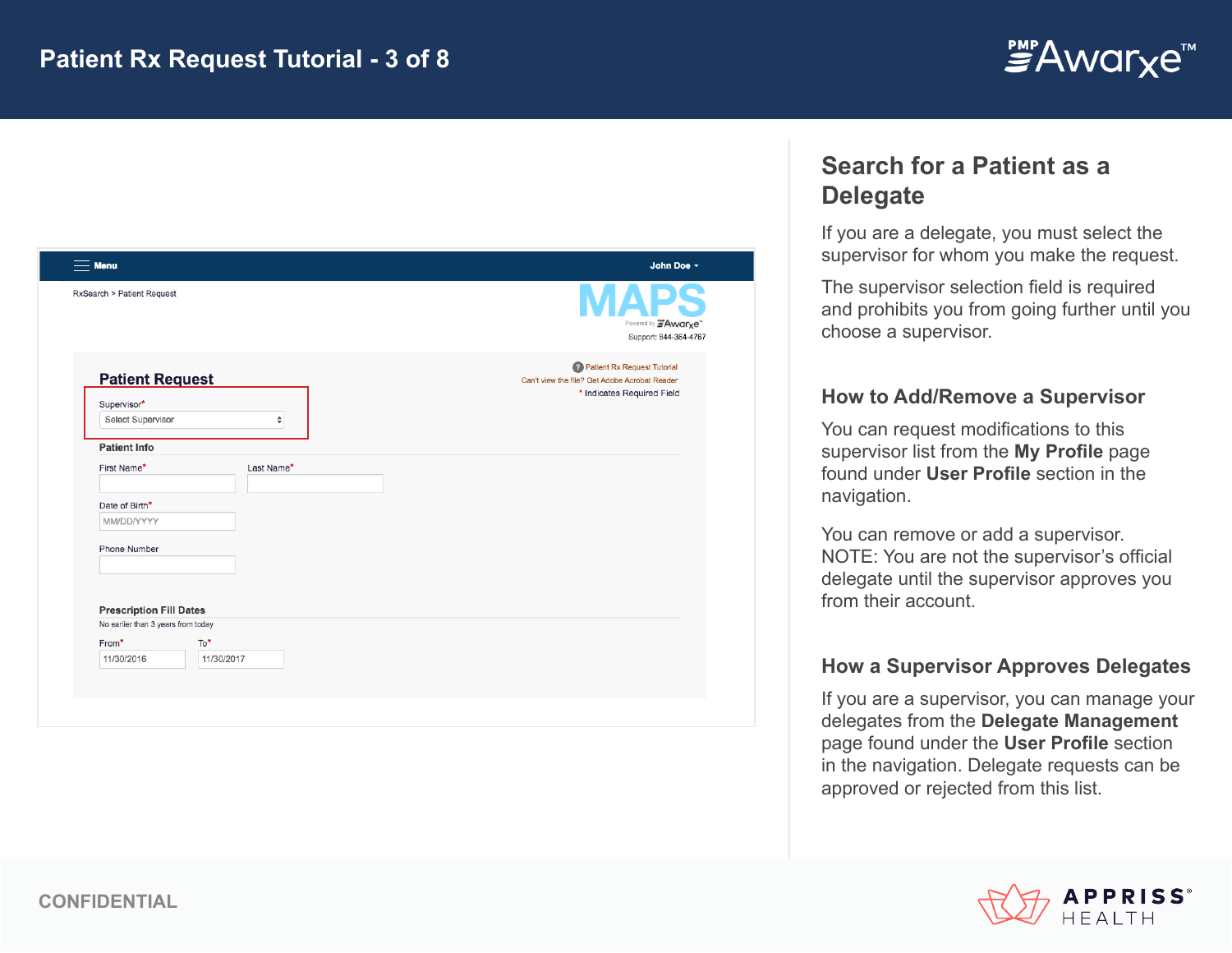

| Α  | Alabama         | □ Alaska        | Arizona              |                 |                  |                    |
|----|-----------------|-----------------|----------------------|-----------------|------------------|--------------------|
| c  | California      | Colorado        | Connecticut          |                 |                  |                    |
| D  | <b>Delaware</b> |                 |                      |                 |                  |                    |
| F  | <b>Florida</b>  |                 |                      |                 |                  |                    |
| G  | Georgia         |                 |                      |                 |                  |                    |
| н  | <b>Hawaii</b>   |                 |                      |                 |                  |                    |
| T. | $\Box$ Idaho    | □ Illinois      | lowa                 |                 |                  |                    |
| ĸ  | <b>Kansas</b>   | <b>Kentucky</b> |                      |                 |                  |                    |
| г  | Louisiana       |                 |                      |                 |                  |                    |
| М  | <b>Maine</b>    | <b>Maryland</b> | <b>Massachusetts</b> | <b>Michigan</b> | <b>Minnesota</b> | <b>Mississippi</b> |
| N  | <b>Nebraska</b> | <b>Nevada</b>   | New Hampshire        | New Jersey      | New Mexico       | New York           |
|    | North Carolina  | North Dakota    |                      |                 |                  |                    |

### **Search Other PMP Interconnect States**

To search in other states as well as your home state for patient information, check the corresponding box of the states you wish to include under the PMP Interconnect Search section.

Once all pertinent patient information is entered, click the search button.

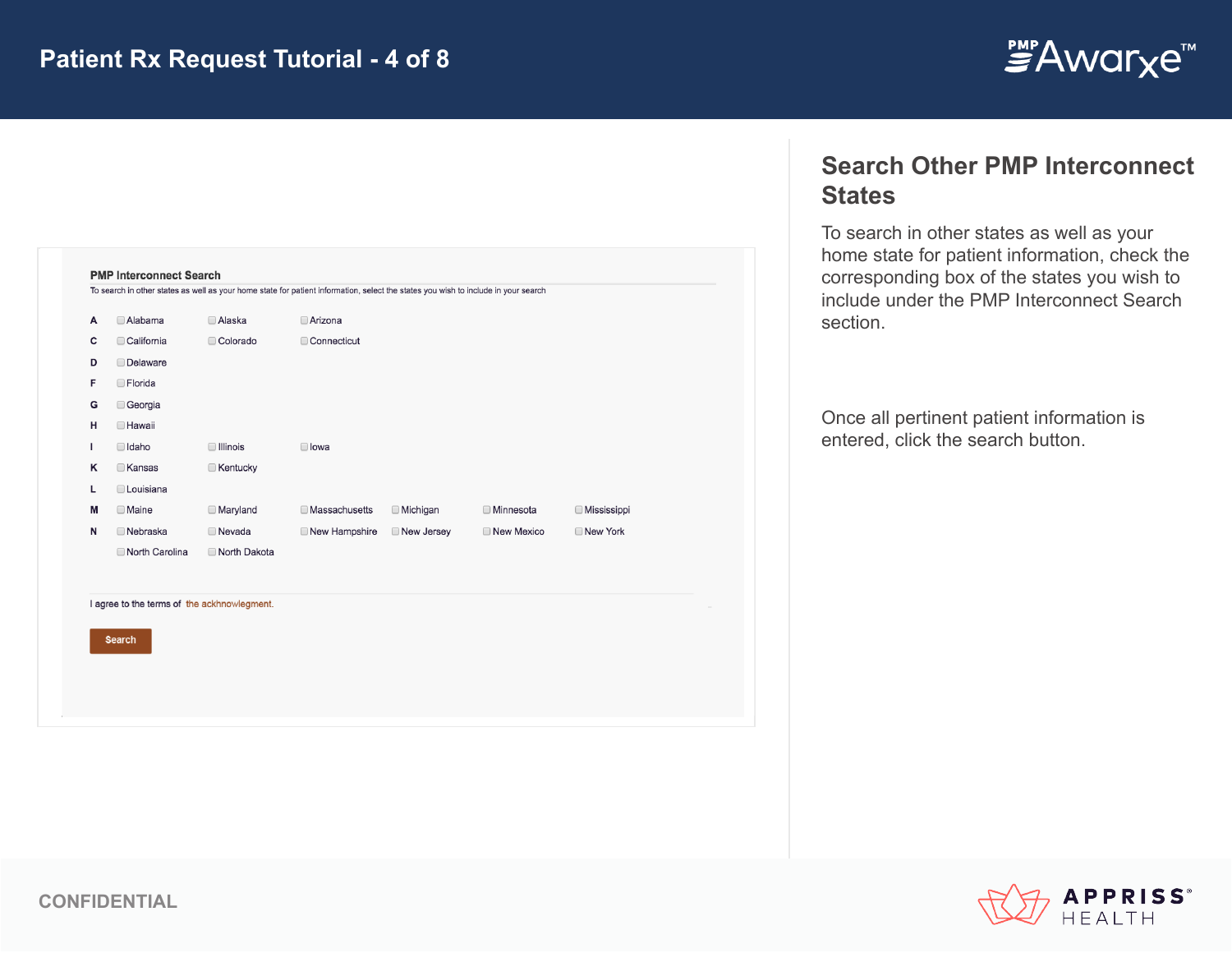

| Date Range: 11/30/2015 - 11/30/2017<br>Download PDF<br>Download CSV<br>carol Testpatient<br>$^{+}$<br>Summary<br>6<br>1<br>1<br>6<br>0.0<br>Prescriptions<br>≑ QTY ≑ Days ≑ Prescriber ≑ Rx #<br>≑ Pharmacy * ≑ Refills ≑ MME/D ≑ Pymt Type<br>$\div$ ID $\div$ Written<br>$\div$ Drug<br>$\ddot{ }$<br>PMP $\div$<br>09/14/2016<br>MEDICAL MARIJUANA CARD<br>1.0<br>360<br>AL TES<br>C00011<br>$\mathbf{0}$<br>Private Pay<br><b>IM</b><br>$\overline{1}$<br>Alice (4567)<br>09/14/2016<br>C00010<br>METHYLPHENIDATE ER 20 MG TAB<br>60.0<br>AL TES<br>Alice (4567)<br>$\Omega$<br>Private Pay<br>IM<br>$\overline{1}$<br>60<br>C00009<br>Private Pay<br>07/14/2016<br>METHYLPHENIDATE ER 20 MG TAB<br>60.0<br>60<br>AL TES<br>Alice (4567)<br>$\mathbf{0}$<br>IM<br>$\overline{1}$<br>05/14/2016<br>AL TES<br>C00008<br>Alice (4567)<br>$\Omega$<br>Private Pay<br>$\vert$ 1<br>METHYLPHENIDATE ER 20 MG TAB<br>60.0<br>60<br>IM<br>03/14/2016<br>METHYLPHENIDATE ER 20 MG TAB<br>60.0<br>AL TES<br>C00007<br>Private Pay<br>60<br>Alice (4567)<br>0<br>IM<br>1<br>01/14/2016<br>METHYLPHENIDATE ER 20 MG TAB<br>60.0<br>60<br>AL TES<br>C00006<br>Alice (4567)<br>$\theta$<br>Private Pay<br>IM<br>$\mathbf{1}$<br>Prescribers<br>٠<br>Address<br>$\div$ City<br>$\div$ State<br>$\div$ Zip<br>$\div$ Phone<br>÷<br>1111 FAKE ST<br><b>WICHITA</b><br>KS<br>67203 | Report Prepared: 11/30/2017 |  | Patient Report Refine Search |  |  |  |  |  | CSV |
|----------------------------------------------------------------------------------------------------------------------------------------------------------------------------------------------------------------------------------------------------------------------------------------------------------------------------------------------------------------------------------------------------------------------------------------------------------------------------------------------------------------------------------------------------------------------------------------------------------------------------------------------------------------------------------------------------------------------------------------------------------------------------------------------------------------------------------------------------------------------------------------------------------------------------------------------------------------------------------------------------------------------------------------------------------------------------------------------------------------------------------------------------------------------------------------------------------------------------------------------------------------------------------------------------------------------------------------------------------------------|-----------------------------|--|------------------------------|--|--|--|--|--|-----|
|                                                                                                                                                                                                                                                                                                                                                                                                                                                                                                                                                                                                                                                                                                                                                                                                                                                                                                                                                                                                                                                                                                                                                                                                                                                                                                                                                                      |                             |  |                              |  |  |  |  |  |     |
| should not be used to benchmark against dosage thresholds meant for opioids prescribed for pain.                                                                                                                                                                                                                                                                                                                                                                                                                                                                                                                                                                                                                                                                                                                                                                                                                                                                                                                                                                                                                                                                                                                                                                                                                                                                     |                             |  |                              |  |  |  |  |  |     |
| Prescriptions:<br>Per CDC guidance, the conversion factors and associated daily morphine milligram equivalents for drugs prescribed as part of medication-assisted treatment for opioid use disorder                                                                                                                                                                                                                                                                                                                                                                                                                                                                                                                                                                                                                                                                                                                                                                                                                                                                                                                                                                                                                                                                                                                                                                 |                             |  |                              |  |  |  |  |  |     |
| Prescribers:<br>Pharmacies:<br>Private Pay:<br>Active Daily MME:<br>Filled<br>09/14/2016<br>09/14/2016<br>07/14/2016<br>05/14/2016<br>03/14/2016<br>01/14/2016<br>*Pharmacy is created using a combination of pharmacy name and the last four digits of the pharmacy license number.                                                                                                                                                                                                                                                                                                                                                                                                                                                                                                                                                                                                                                                                                                                                                                                                                                                                                                                                                                                                                                                                                 |                             |  |                              |  |  |  |  |  |     |
|                                                                                                                                                                                                                                                                                                                                                                                                                                                                                                                                                                                                                                                                                                                                                                                                                                                                                                                                                                                                                                                                                                                                                                                                                                                                                                                                                                      |                             |  |                              |  |  |  |  |  |     |
|                                                                                                                                                                                                                                                                                                                                                                                                                                                                                                                                                                                                                                                                                                                                                                                                                                                                                                                                                                                                                                                                                                                                                                                                                                                                                                                                                                      |                             |  |                              |  |  |  |  |  |     |
|                                                                                                                                                                                                                                                                                                                                                                                                                                                                                                                                                                                                                                                                                                                                                                                                                                                                                                                                                                                                                                                                                                                                                                                                                                                                                                                                                                      |                             |  |                              |  |  |  |  |  |     |
|                                                                                                                                                                                                                                                                                                                                                                                                                                                                                                                                                                                                                                                                                                                                                                                                                                                                                                                                                                                                                                                                                                                                                                                                                                                                                                                                                                      |                             |  |                              |  |  |  |  |  |     |
|                                                                                                                                                                                                                                                                                                                                                                                                                                                                                                                                                                                                                                                                                                                                                                                                                                                                                                                                                                                                                                                                                                                                                                                                                                                                                                                                                                      |                             |  |                              |  |  |  |  |  |     |
|                                                                                                                                                                                                                                                                                                                                                                                                                                                                                                                                                                                                                                                                                                                                                                                                                                                                                                                                                                                                                                                                                                                                                                                                                                                                                                                                                                      |                             |  |                              |  |  |  |  |  |     |
|                                                                                                                                                                                                                                                                                                                                                                                                                                                                                                                                                                                                                                                                                                                                                                                                                                                                                                                                                                                                                                                                                                                                                                                                                                                                                                                                                                      |                             |  |                              |  |  |  |  |  |     |
|                                                                                                                                                                                                                                                                                                                                                                                                                                                                                                                                                                                                                                                                                                                                                                                                                                                                                                                                                                                                                                                                                                                                                                                                                                                                                                                                                                      |                             |  |                              |  |  |  |  |  |     |
|                                                                                                                                                                                                                                                                                                                                                                                                                                                                                                                                                                                                                                                                                                                                                                                                                                                                                                                                                                                                                                                                                                                                                                                                                                                                                                                                                                      |                             |  |                              |  |  |  |  |  |     |
|                                                                                                                                                                                                                                                                                                                                                                                                                                                                                                                                                                                                                                                                                                                                                                                                                                                                                                                                                                                                                                                                                                                                                                                                                                                                                                                                                                      |                             |  |                              |  |  |  |  |  |     |
|                                                                                                                                                                                                                                                                                                                                                                                                                                                                                                                                                                                                                                                                                                                                                                                                                                                                                                                                                                                                                                                                                                                                                                                                                                                                                                                                                                      |                             |  |                              |  |  |  |  |  |     |
|                                                                                                                                                                                                                                                                                                                                                                                                                                                                                                                                                                                                                                                                                                                                                                                                                                                                                                                                                                                                                                                                                                                                                                                                                                                                                                                                                                      |                             |  |                              |  |  |  |  |  |     |
|                                                                                                                                                                                                                                                                                                                                                                                                                                                                                                                                                                                                                                                                                                                                                                                                                                                                                                                                                                                                                                                                                                                                                                                                                                                                                                                                                                      |                             |  |                              |  |  |  |  |  |     |
|                                                                                                                                                                                                                                                                                                                                                                                                                                                                                                                                                                                                                                                                                                                                                                                                                                                                                                                                                                                                                                                                                                                                                                                                                                                                                                                                                                      |                             |  |                              |  |  |  |  |  |     |
| Name<br>TESTPRESCRIBER, ALICE                                                                                                                                                                                                                                                                                                                                                                                                                                                                                                                                                                                                                                                                                                                                                                                                                                                                                                                                                                                                                                                                                                                                                                                                                                                                                                                                        |                             |  |                              |  |  |  |  |  |     |
|                                                                                                                                                                                                                                                                                                                                                                                                                                                                                                                                                                                                                                                                                                                                                                                                                                                                                                                                                                                                                                                                                                                                                                                                                                                                                                                                                                      |                             |  |                              |  |  |  |  |  |     |
|                                                                                                                                                                                                                                                                                                                                                                                                                                                                                                                                                                                                                                                                                                                                                                                                                                                                                                                                                                                                                                                                                                                                                                                                                                                                                                                                                                      |                             |  |                              |  |  |  |  |  |     |
|                                                                                                                                                                                                                                                                                                                                                                                                                                                                                                                                                                                                                                                                                                                                                                                                                                                                                                                                                                                                                                                                                                                                                                                                                                                                                                                                                                      | <b>Dispensers</b>           |  |                              |  |  |  |  |  |     |
| ÷<br>$\div$ City<br>$\div$ State<br>$\div$ Zip<br>$\div$ Phone<br>$\div$ Address<br>Pharmacy                                                                                                                                                                                                                                                                                                                                                                                                                                                                                                                                                                                                                                                                                                                                                                                                                                                                                                                                                                                                                                                                                                                                                                                                                                                                         |                             |  |                              |  |  |  |  |  |     |

## **Viewing Results**

When a match is found, the Patient Report is automatically displayed.

#### **Report Sections**

- 1. **Patient Information:** An expandable section containing a cluster of patients whose records were linked to make up this Patient Rx history, as well as the criteria entered to run the report
- 2. **Summary:** Total number of Prescriptions, Prescribers, Pharmacies, and Private Pay, as well as the Active Daily MME
- 3. **Prescriptions:** Prescriptions filled within the Date Range requested
- 4. **Prescribers:** Prescribers who wrote the prescriptions shown
- 5. **Dispensers:** Dispensers (Pharmacies) that filled the prescriptions shown

Each section has mouse over hints that provide explanations or further information.

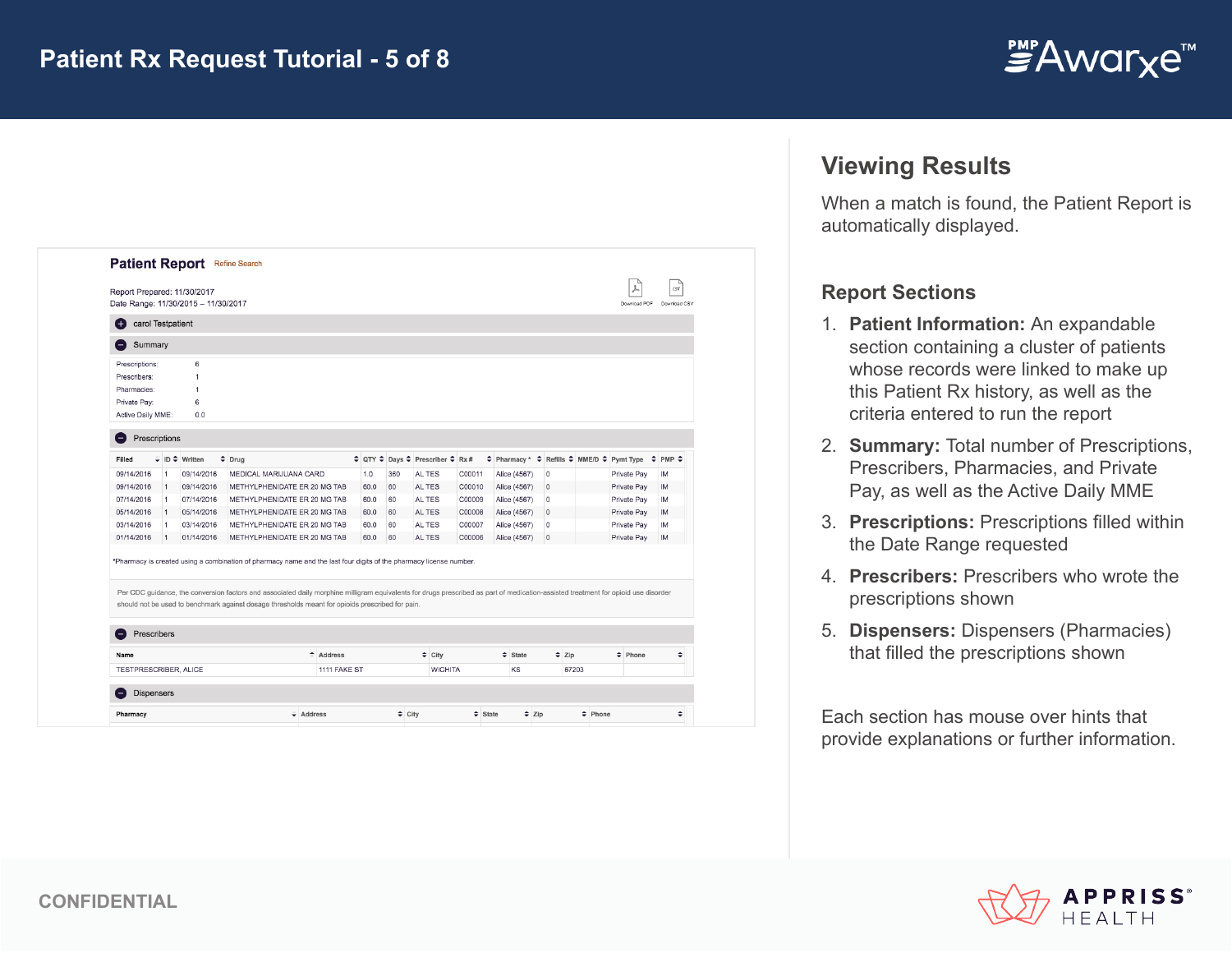

|               | Last Name*<br>Testpatient                    |                                                                                                                                                               |                          |  |
|---------------|----------------------------------------------|---------------------------------------------------------------------------------------------------------------------------------------------------------------|--------------------------|--|
| elling        |                                              | Patients found but no prescriptions found.                                                                                                                    |                          |  |
| n Fill        |                                              | We were able to find this patient. However, there are no prescription records within the<br>prescription fill dates provided. Please try a longer date range. |                          |  |
| 3 years       |                                              |                                                                                                                                                               | <b>Change Date Range</b> |  |
| cation        |                                              |                                                                                                                                                               |                          |  |
|               | y can be improved by including the address   |                                                                                                                                                               |                          |  |
|               | State/Province<br><b>Select State</b><br>- 4 | Zip Code                                                                                                                                                      |                          |  |
|               |                                              |                                                                                                                                                               |                          |  |
| onnect Search |                                              |                                                                                                                                                               |                          |  |

#### **Interpret System Messages**

When a match is found, the Patient Report is automatically displayed.

#### **Messages you may encounter:**

- **Your Request requires review** Depending on your role, requests may require review by the state PMP Admin. Further instructions are provided.
- **No Matching Patient Identified**  indicates that no patient was found matching the criteria entered.

*Possible Solutions:* Check accuracy of the patient information entered or enter other criteria i.e., ZIP code to enhance the search.

• **Patients found but no prescriptions found** – indicates the patient was found, but had no prescription history within the fill date

*Possible Solution:* Change the prescription Fill Date range.

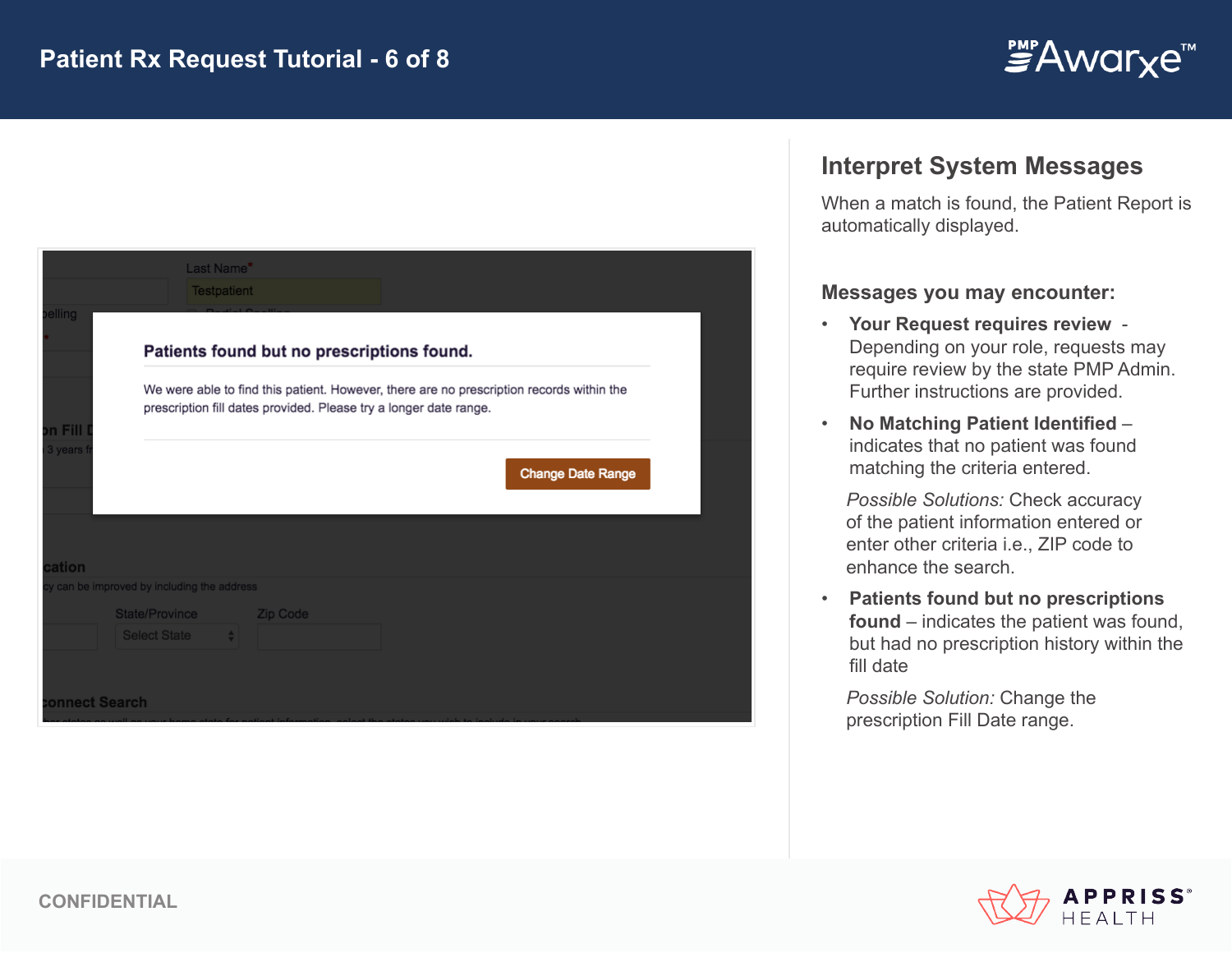

| <b>Patient Request</b>                            |                                             |            | Can't view the file? Get Adobe Acrobat Reader                                               |
|---------------------------------------------------|---------------------------------------------|------------|---------------------------------------------------------------------------------------------|
| <b>Patient Info</b>                               | <b>Multiple Patients Found</b>              |            | Why do I see this?                                                                          |
| irst Name*                                        |                                             |            |                                                                                             |
| <b>November</b><br>Su Mo Tu We                    | options:                                    |            | We identified multiple patients who match the criteria you provided. You have the following |
| 25 26 27 28                                       |                                             |            | • Refine your search by providing additional search information.                            |
| $2 \t3 \t4$                                       | • Select any patient group to run a report. |            |                                                                                             |
| 9 10 11                                           |                                             |            | • If you believe more than one group identifies your patient, select them to run a report.  |
| 16 17 18                                          | Patient 1300                                |            |                                                                                             |
| 23 24 25                                          | Name                                        | DOB        | Gender Address                                                                              |
|                                                   | DAVE TESTPATIENT 1900-01-01                 |            | 832 NOT REAL PATIENT DR, WITCHITA, KS 67205                                                 |
| 11/30/2015                                        | Patient 1301                                |            |                                                                                             |
|                                                   | Name                                        | <b>DOB</b> | Gender Address                                                                              |
|                                                   | DAVE TESTPATIENT 1900-01-01                 |            | 832 NOT REAL PATIENT DR, WITCHITA, KS 67205                                                 |
| <b>Patient Location</b><br>Search accuracy can be | Make a Suggestion                           |            |                                                                                             |
|                                                   |                                             |            | Refine Search Criteria<br><b>Run Report</b>                                                 |

### **Interpret System Messages Continued**

- **Multiple Patients Found**  indicates that more than one patient matched the search criteria provided.
- An interim selection window will display the patients found who matched the criteria entered along with instructions.
- Select one or more patients. Then click **Run Report** to continue to the Patient Rx History Report.
- If you prefer to change your search criteria, simply select **Refine Search Criteria**. You will return to the search criteria prepopulated with the previous search information.